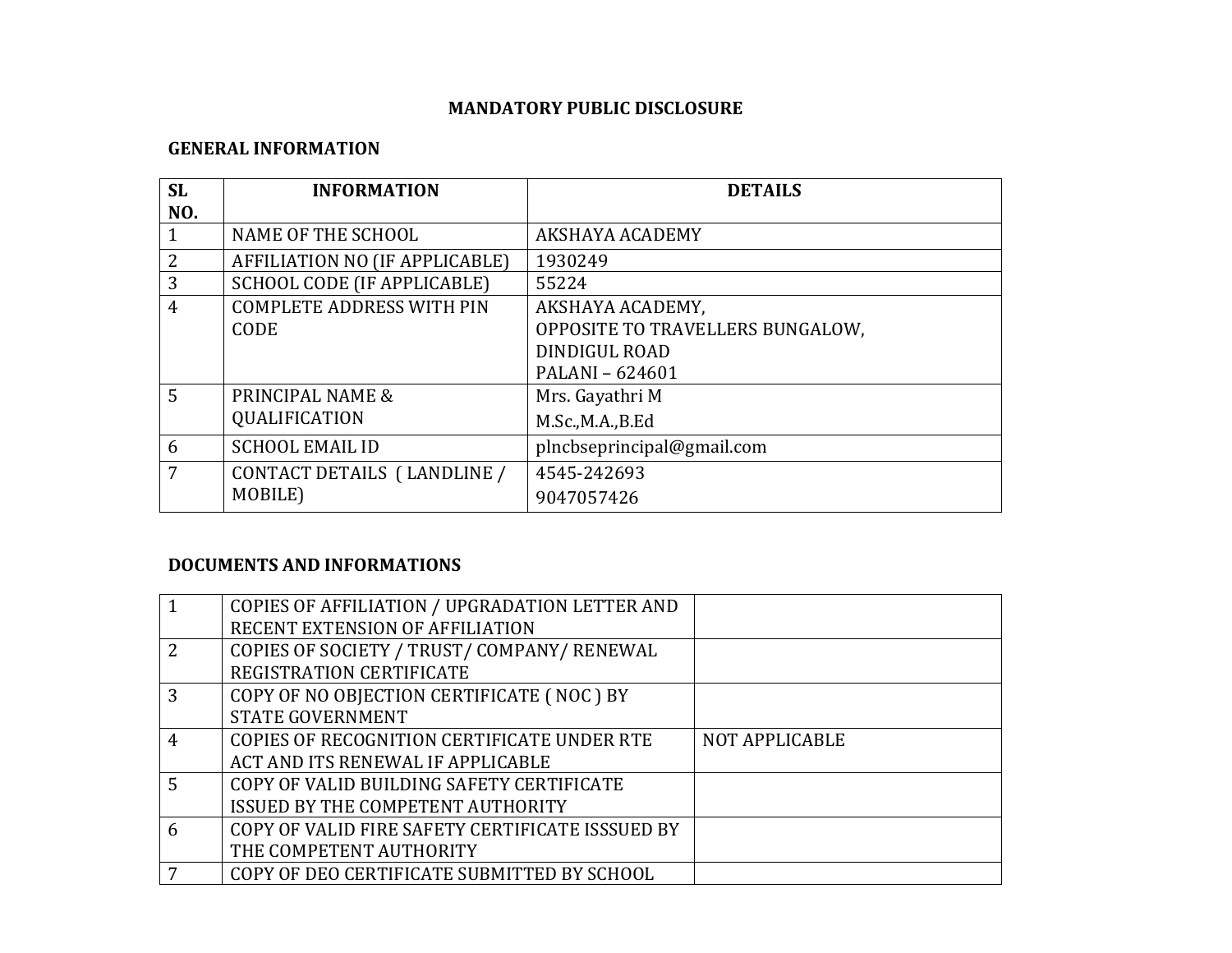| <b>FOR AFFILIATION OR</b>                    |  |
|----------------------------------------------|--|
| SELF CERTIFICATE BY SCHOOL                   |  |
| COPIES OF VALID WATER, HEALTH AND SANITATION |  |
| <b>CERTIFICATE</b>                           |  |

**Note: The schools need to upload the self attested copies of above listed documents by chairman / Manager / Secretary and Principal. In case, it is noticed at later stage that uploaded documents are not genuine then school shall be liable for action as per norms.** 

### **DOCUMENTS INFORMATION**

| S: No. | <b>DOCUMENTS INFORMATION</b>        | LINKS OF UPLOAD DOCUMENTS<br><b>ON YOUR SCHOOL'S WEBSITE</b> |
|--------|-------------------------------------|--------------------------------------------------------------|
|        | FEE STRUCTURE OF THE SCHOOL         |                                                              |
|        | ANNUAL ACADEMIC CALENDER            |                                                              |
| າ      | LIST OF SCHOOL MANAGEMENT COMMITTEE |                                                              |
|        | <b>PTA MEMBERS</b>                  |                                                              |
|        | LAST THREE YEARS BOARD EXAM RESULT  |                                                              |

### **RESULT CLASS X**

| S.NO | <b>YEAR</b> | NO OF<br><b>REGISTERED</b><br><b>STUDENT</b> | <b>NO OF</b><br><b>STUDENT</b><br><b>PASSED</b> | <b>PASS</b><br><b>PERCENTAGE</b> | <b>REMARK</b> |
|------|-------------|----------------------------------------------|-------------------------------------------------|----------------------------------|---------------|
|      | 2017-2018   | 65                                           | 65                                              | 100                              | <b>NIL</b>    |
|      | 2018-2019   | 90                                           | 90                                              | 100                              | NIL           |
| ັ    | 2019-2020   | 103                                          | 103                                             | 100                              | <b>NIL</b>    |

| S.NO | <b>INFOMATION</b>             | <b>DETAILS</b> |
|------|-------------------------------|----------------|
|      | PRINCIPAL                     | Gayathri. M    |
|      | TOTAL NO OF TEACHERS          | 61             |
|      | <b>PGT</b>                    |                |
|      | <b>TGT</b>                    | 18             |
| ل    | <b>PRT</b>                    | 23             |
| b    | <b>NTT</b>                    | 8              |
|      | <b>TEACHERS SECTION RATIO</b> | 1.5:1          |